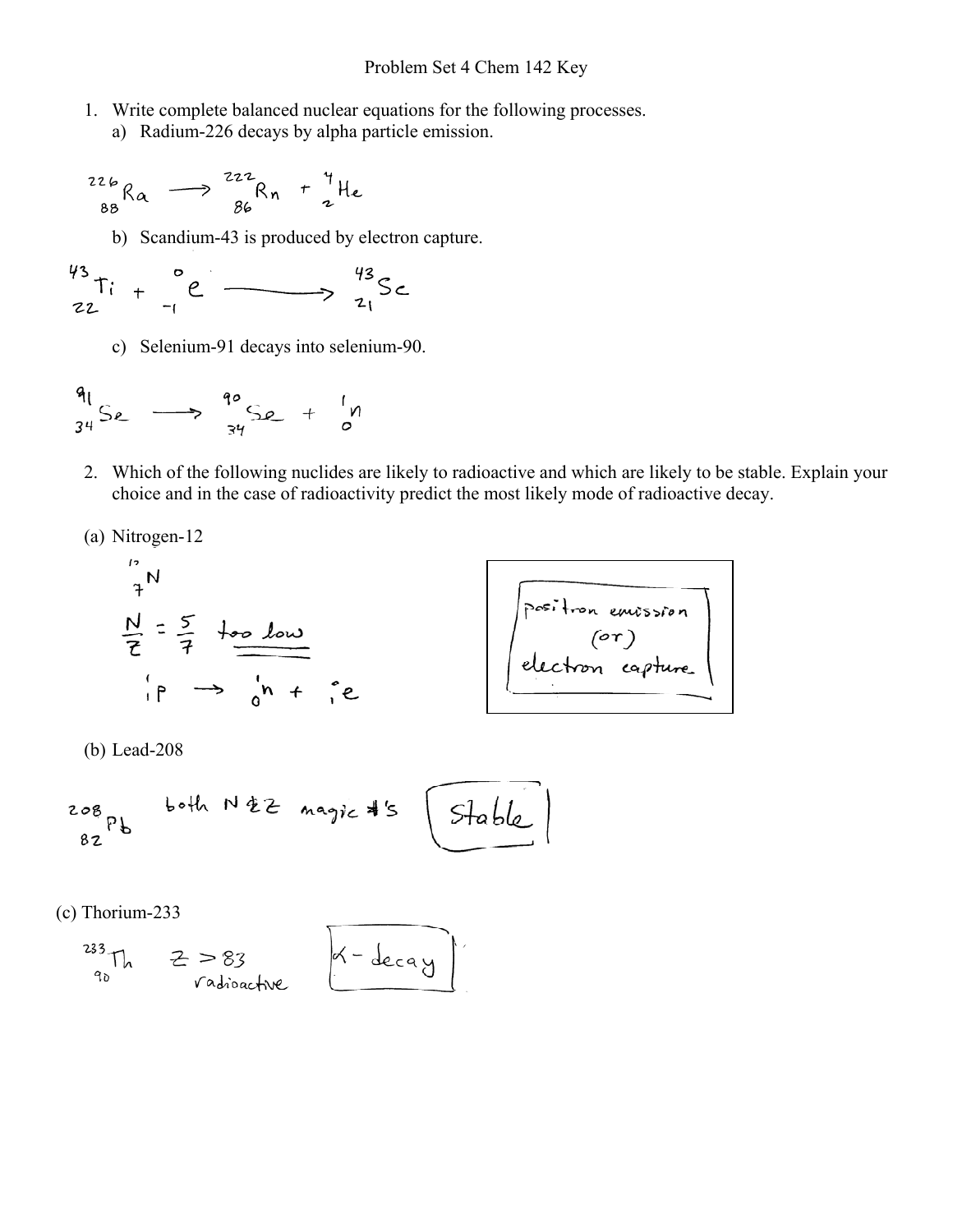3. The half-life of cobalt-60 is 5.26 years. (a) What is the rate constant for the decay of cobalt-60?

$$
k = \frac{0.693}{t_{12}} = \boxed{0.13175 \, yr^{-1}}
$$

(b) How much of a 71.8 g sample of cobalt-60 remains after eighteen (18.00) years?

$$
\ln\left(\frac{N_{t}}{N_{0}}\right) = -k +
$$
\n
$$
\ln\left(\frac{N_{t}}{71.8g}\right) = -(0.13175 \text{ yr}^{-1})(18.00 \text{ yr})
$$
\n
$$
\ln\left(\frac{N_{t}}{71.8g}\right) = -2.3715
$$

 $\frac{N_{c}}{71.8g}$  = 0.09334

- $N_t = 6.709$
- 4. <sup>131</sup>I (as Na<sup>131</sup>I) is used to treat hyperthyroid disease. It decays to Xenon by first order kinetics. The half-life of <sup>131</sup>I is 8.0 days. If you are given 3 ng of Na<sup>131</sup>I, how many days will it take for 99.99% of it to decay, that is, for there to be only 0.003 ng left? (8 pts)

 $\ln[\frac{131}{\text{I}}]_{\text{start}}/[\frac{131}{\text{I}}]_{\text{end}} = \text{kt}$ 

 $t_{\frac{1}{2}} = \ln 2/k$ 

 $k = \ln 2/t$ <sub>%</sub> = 0.693/8.0 days = 8.66 x 10<sup>-2</sup> days<sup>-1</sup>

 $ln([^{131}I]_{\rm start}/[^{131}I]_{\rm end}) = ln(3~\rm ng/0.003~\rm ng) = ln1000 = 6.91 = kt = (8.66 \times 10^{-2} \text{ days}^{-1})t$ 

 $t = 79.8$  days

5. The atomic mass of 127I is 126.9004 g/mol. Calculate the nuclear binding energy of this nucleus (in kJ/mol). The mass of a proton is 1.007825 g/mol and the mass of a neutron is 1.008665 g/mol.

127-I has 53 protons and 74 neutrons:

 $mass = 53(1.007825) + 74(1.008665) = 128.055935$ 

 $\Delta_{\text{mass}}$  = 126.9004-128.055935 = -1.15535 g or -1.15535 x 10<sup>-3</sup> kg

E = mc<sup>2</sup> = (-1.15535 x 10<sup>-3</sup>kg)(3.00 x 10<sup>8</sup> m/s)<sup>2</sup>

E = -1.0399815 x  $10^{14}$  J/mol or -1.04 x  $10^{11}$  kJ/mol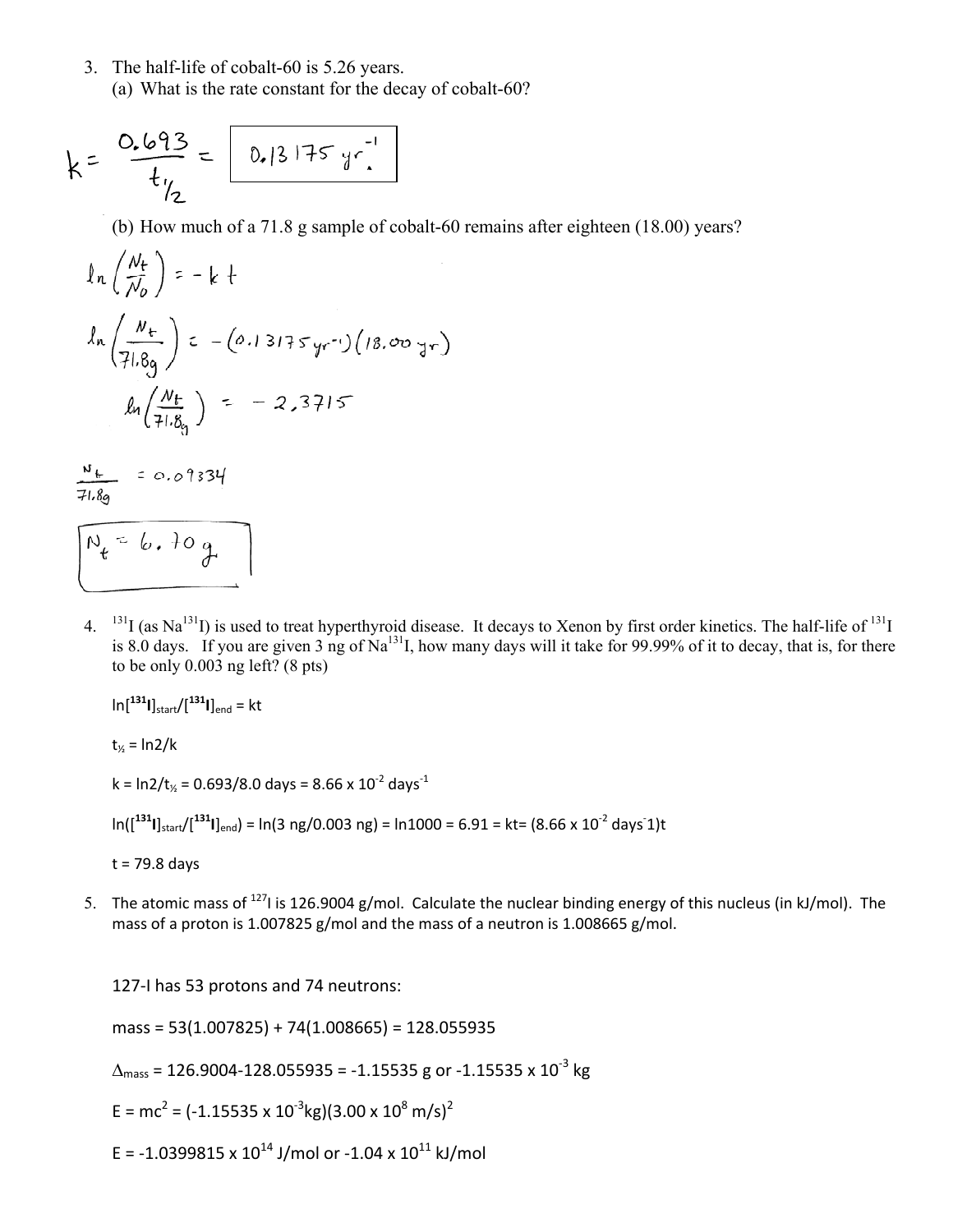6. Given the information below, answer the following question:

Mass of proton 1.00728 amu Mass of neutron 1.00866 amu Mass of electron 5.485799 x  $10^{-4}$  amu Mass of 9 <sup>19</sup>F = 18.998403 amu/atom Velocity of light (c) 2.998 x 10<sup>8</sup> m s<sup>-1</sup> Mass-energy conversion 1 amu = 931.5 MeV

a) Calculate the mass deficiency of  $9^{19}F$  in amu/atom.

Theoretical mass = 9 (1.00728) + 10 (1.00866) + 9 (0.0005485799) amu/atom Theoretical mass  $= 19.157057$  amu/atom Mass deficiency = Theoretical mass – Actual mass Mass deficiency = 19.157057 amu/atom – 18.998403 amu/atom = 0.158654 amu/atom

b) Determine the mass deficiency of  $9^{19}F$  in g mol<sup>-1.</sup>

## $0.158654$  g mol<sup>-1</sup>

c) Calculate the binding energy (BE) of  $919F$  in kJ mol<sup>-1.</sup>

```
BE = Amc^2BE = (0.158654 \text{ g/mol}) (2.998 \text{ x } 108 \text{ m s}^{-1})2(1 \text{ kg}/103 \text{ g})BE = 1.431 \times 1013 kg m2 s–2 mol<sup>-1</sup>
BE = 1.431 \times 1013 J mol<sup>-1</sup>
BE = 1.431 \times 1010 \text{ kJ} \text{ mol}^{-1}
```
d) Calculate the binding energy of  $9^{19}F$  in MeV/atom

Since 1 amu =  $931.5$  MeV,  $(0.158654$  amu/atom)(931.5 MeV/amu) = 147.8 MeV/atom

e) Calculate the binding energy of  $9^{19}F$  per nucleon in MeV/nucleon.

19 nucleons: (147.8 MeV/atom)(1 atom/19 nucleons) = 7.778 MeV/nucleon

7. One component of oseltamivir phosphate, otherwise known as Tamiflu®, is pictured at right. This is one of the drugs that the World Health Organization has identified as an effective treatment for the H5N1 strain of influenza A, which is more commonly referred to as "bird flu". (10 pts)



Choices to consider: alkane, alkene, alkyne, aromatic hydrocarbon, alcohol, ether, carboxylic acid, aldehyde, ketone, ester, amine, amide, amino acid.

Identify the functional groups indicated by the letters

A. Amide B. Ester C. Alkene

D. Ether E. Amine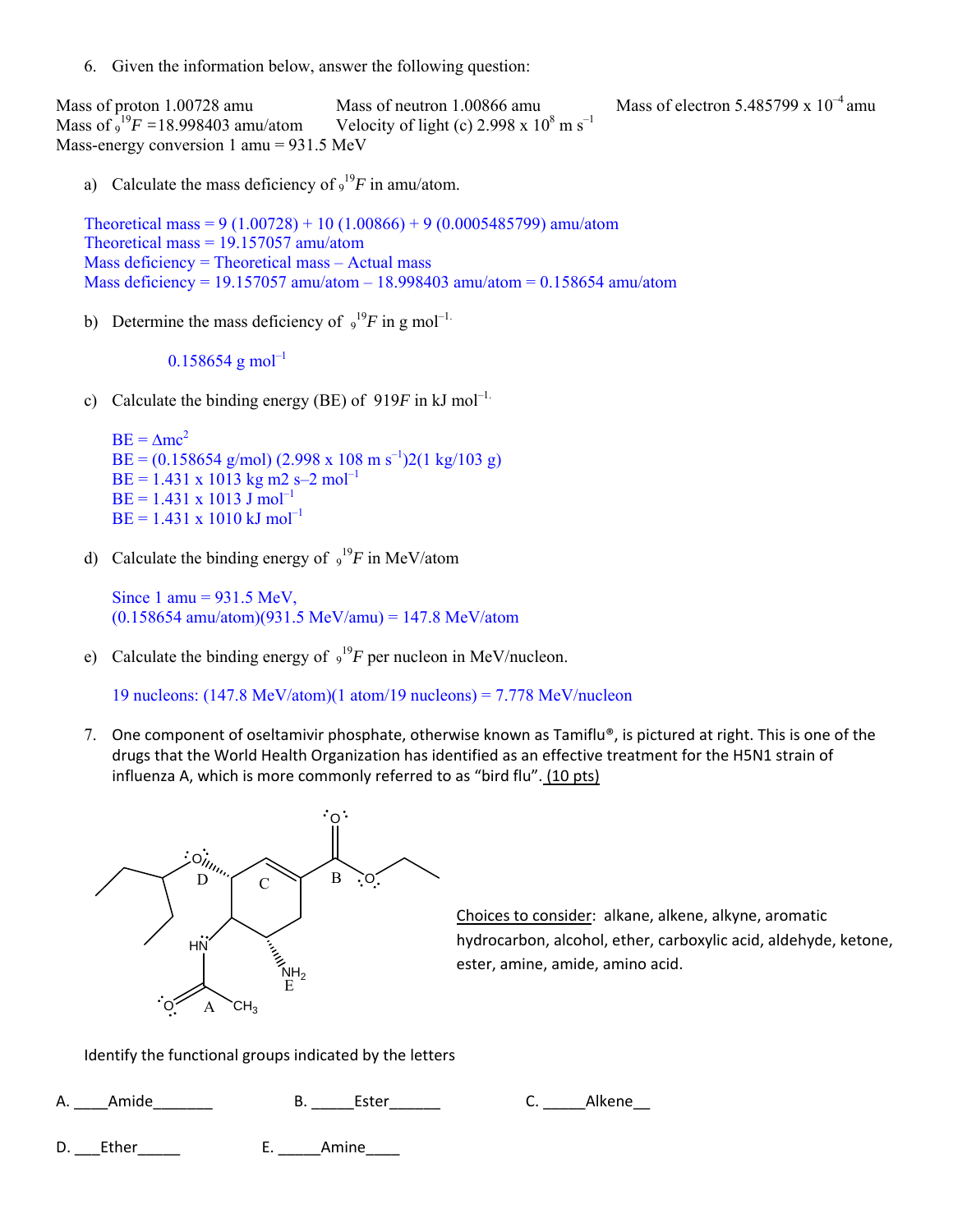8. Draw the 4 isomers in line notation of  $C_4H_8$  including geometric isomers and name them





Name 4-methyl-2-propyl-1-hexene Name 3,7-dichloro-3,6,6trimethyldecane

 $CH<sub>2</sub>$ 

 $H_3C$ 

10. From each of the following pairs, choose the nuclide that is radioactive. (One is known to be radioactive, the other stable.)

 $H_3C$ 

a)  $^{80}_{34}$ Se or  $^{81}_{34}$ Se

 $81_{34}$ Se Even-odd nucleus less stable than even-even nucleus.

b)  $^{209}$ <sub>83</sub>Bi or  $^{210}$ <sub>83</sub>Bi

 $^{210}$ <sub>83</sub>Bi Odd-odd nucleus is unstable.

11. Briefly explain why "magic numbers" are important for understanding nuclear structures, i.e., define "magic number".

Nuclei with a "magic number" of neutrons or protons have additional stability relative to ther nuclei.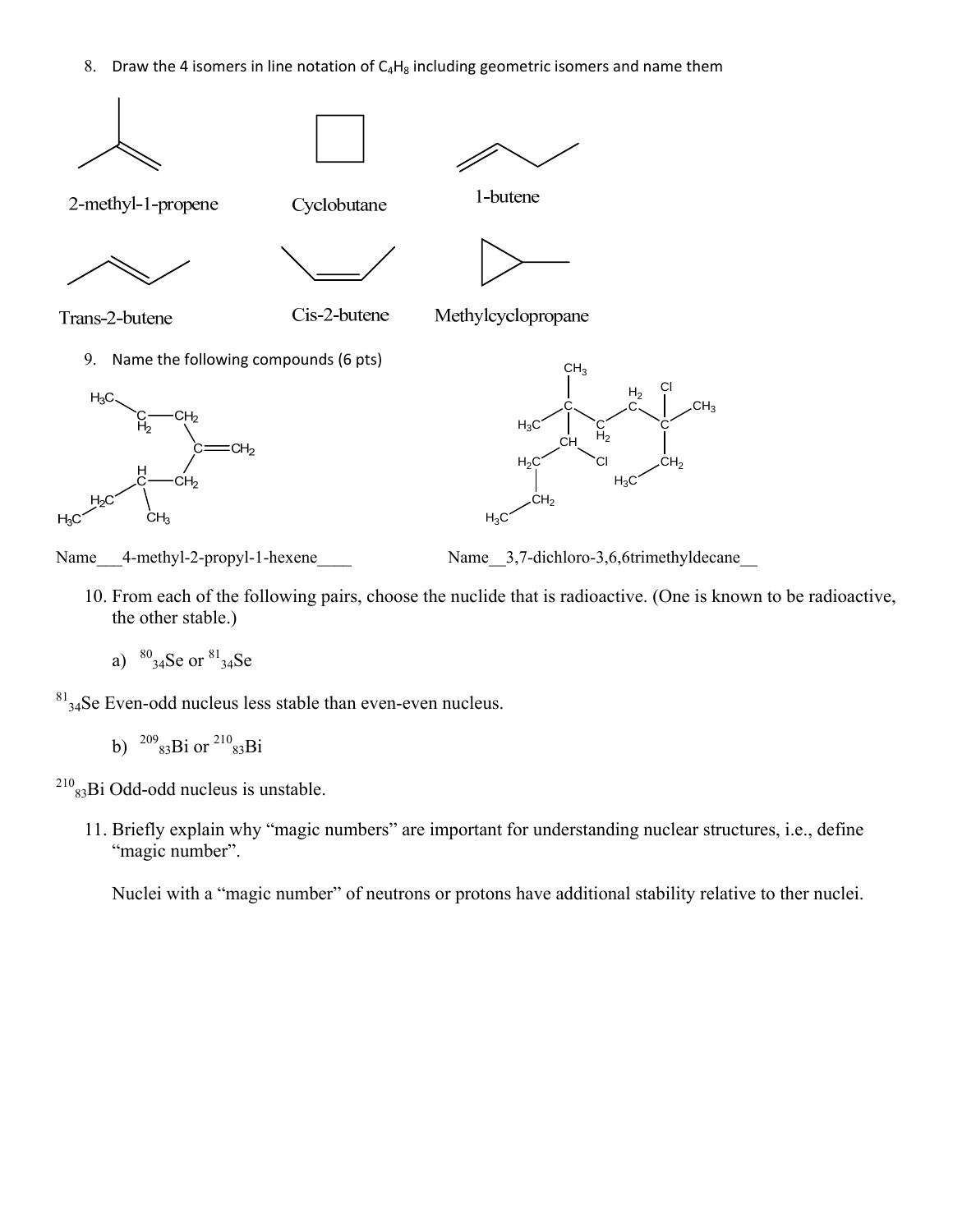12. Write the IUPAC name for each of the following compounds:













3, 4‐dimethyl‐7‐cyclopentyl nonane 2, 2, 3, 3, 5‐pentamethyl‐4‐ethyl heptanes

Complete the following reactions:

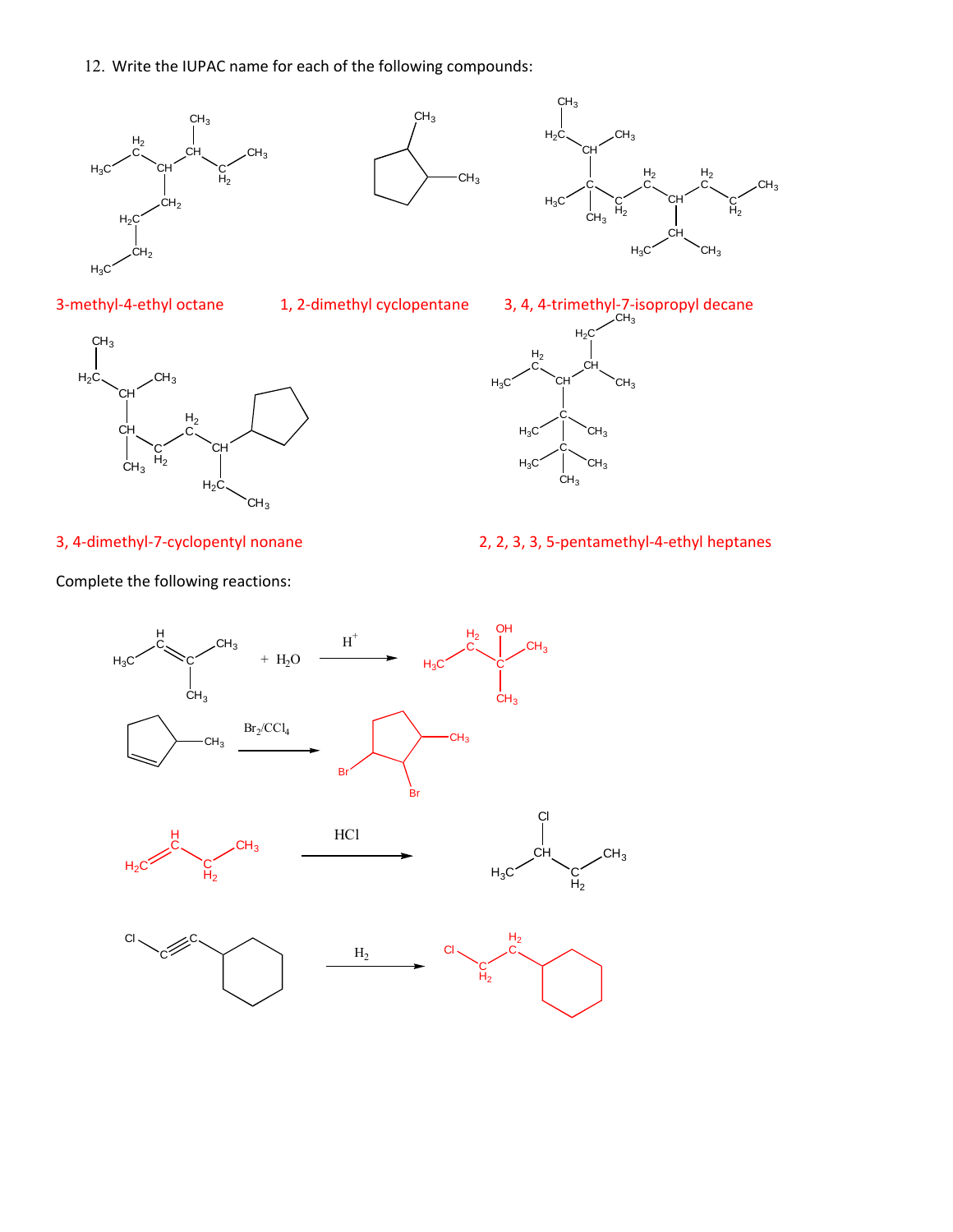- 13. Write the full and condensed structural formulas for the following substances:
	- 3, 4‐dimethyl‐4‐ethyl octane 4‐t‐butyl heptane



cis‐1, 3‐diethyl cyclohexane 3‐isopropyl hexane









1, 1‐dimethyl cyclopentane 3, 4, 5, 6‐ tetramethyl nonane



Write the IUPAC name for each of the following compounds.









 $CH<sub>3</sub>$ 



4‐bromo‐3‐methyl‐1‐hexyne







5, 5‐dichloro‐3‐nonene 1, 1‐dichloro‐2‐ethyl cyclopentane